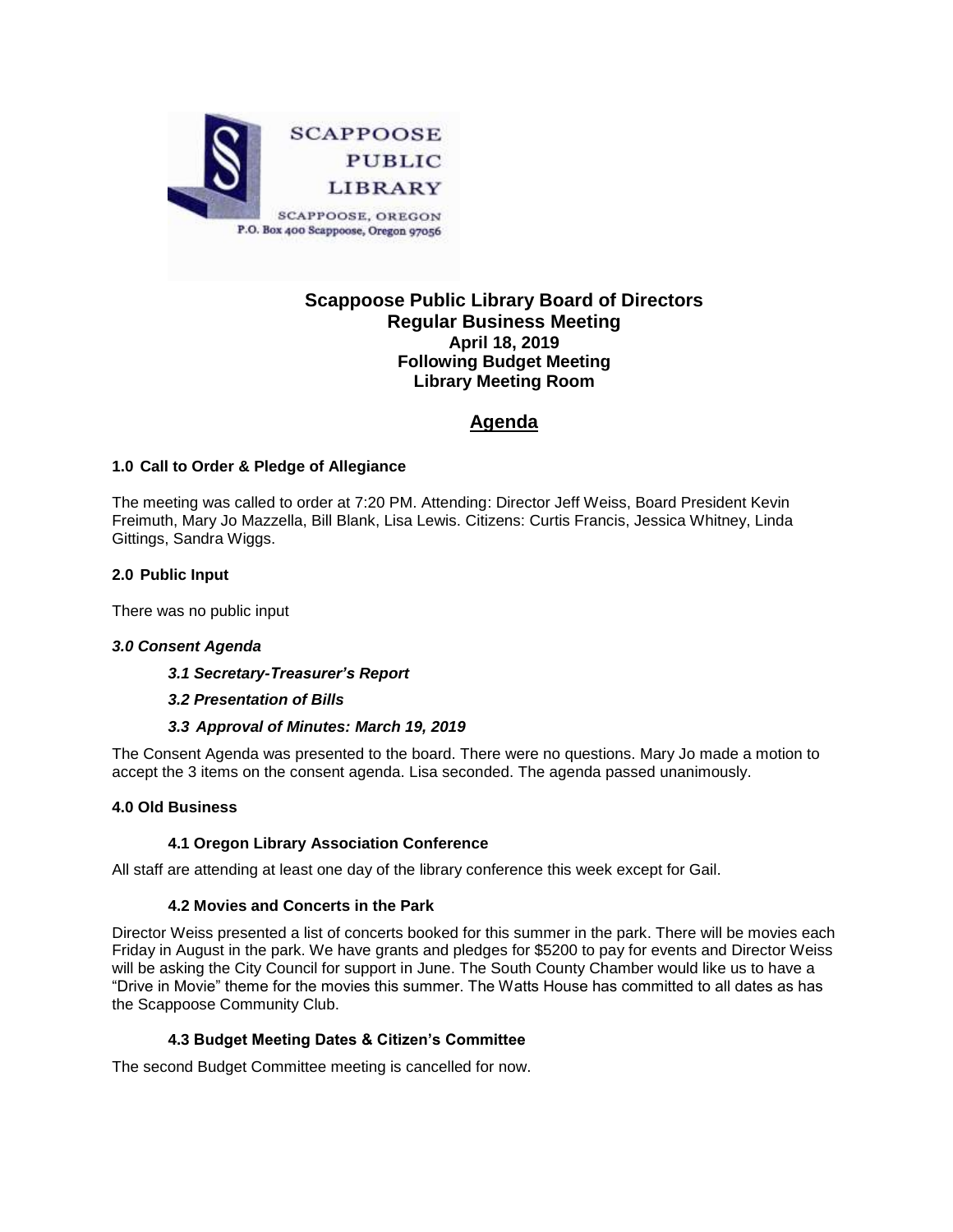### **4.4 Earth Day 2019 Events**

The library is participating in Earth Day activities in Heritage Park this Saturday the  $20<sup>th</sup>$ . A schedule of events was distributed to the board. The fountain will be turned on for the season at noon and the local big band will play immediately after in the gazebo.

### **4.5 Columbia County Reads**

Gregory Noakes and Phillip Margolin will be presenting a program April 27 in the library on their books "Breaking Chains" and "Worthy Brown's Daughter" these books were selected as a county wide reading project this spring

#### **4.6 Teen Room**

All books have been moved to the first floor. The library has pursued and won a local STEM grant to make STEAM kits to circulate and use in the library. Really expensive equipment will probably be available to use only in the library. We plan on making the Teen Room into a multipurpose room that the teens can still use after school and the library and public can use at other times.

#### **5.0 New Business**

## **5.1 Librarian's report (attached)**

There is mandatory insurance death and disability insurance that we must provide for full time employees in the amount of \$2.83 a month. The only way CIS accepts payment is electronic transfer or creation of a deposit account. The board decided to allow a direct withdrawal from checking of the \$2.83 per month.

## **5.2 Rebuild of staff computers**

Director Weiss presented a bid from More Power Computer systems to rebuild the 5 newest public computers with new hard drives and use them to replace the staff computers for \$929.15 + the cost of upgrading the operating system and Office software (about \$30 per machine at nonprofit rates). The board noted that several parts of the bid were not completed. It was agreed that if More Power completed the bid satisfactorily, that we could proceed with the upgrades.

## **5.3 Distribution and discussion of policies to be reviewed for next meeting.**

Director Weiss distributed the current 12 year old Collection Development Policy to the board for discussion at the next meeting. It is now part of the Oregon Library Standards that policies are reviewed every 2 years. Weiss will meet with staff and propose a new policy to present to the board for discussion at the next meeting.

## **5.4 Move Long Range Plan meeting to after new board members take office.**

Director Weiss proposed moving the long range plan to after the May elections because the Board will have two new members. The board agreed.

## **5.5 Library grant to make STEAM kits for children.**

The library received a local DOE grant of \$3000 to create STEAM (Science, Technology, Engineering, Art, Math) kits for children that can be circulated or used in the library. The library is consulting partners and will launch an online survey to assess community wants and needs before purchasing items for the kits.

#### **6.0 Other Business**

Megan Barella is conducting parenting classes in the meeting room each Saturday morning in May.

## **7.0 Future Agenda Suggestions**

Update on gutters, computer upgrading, and discussion of Collection Development Policy.